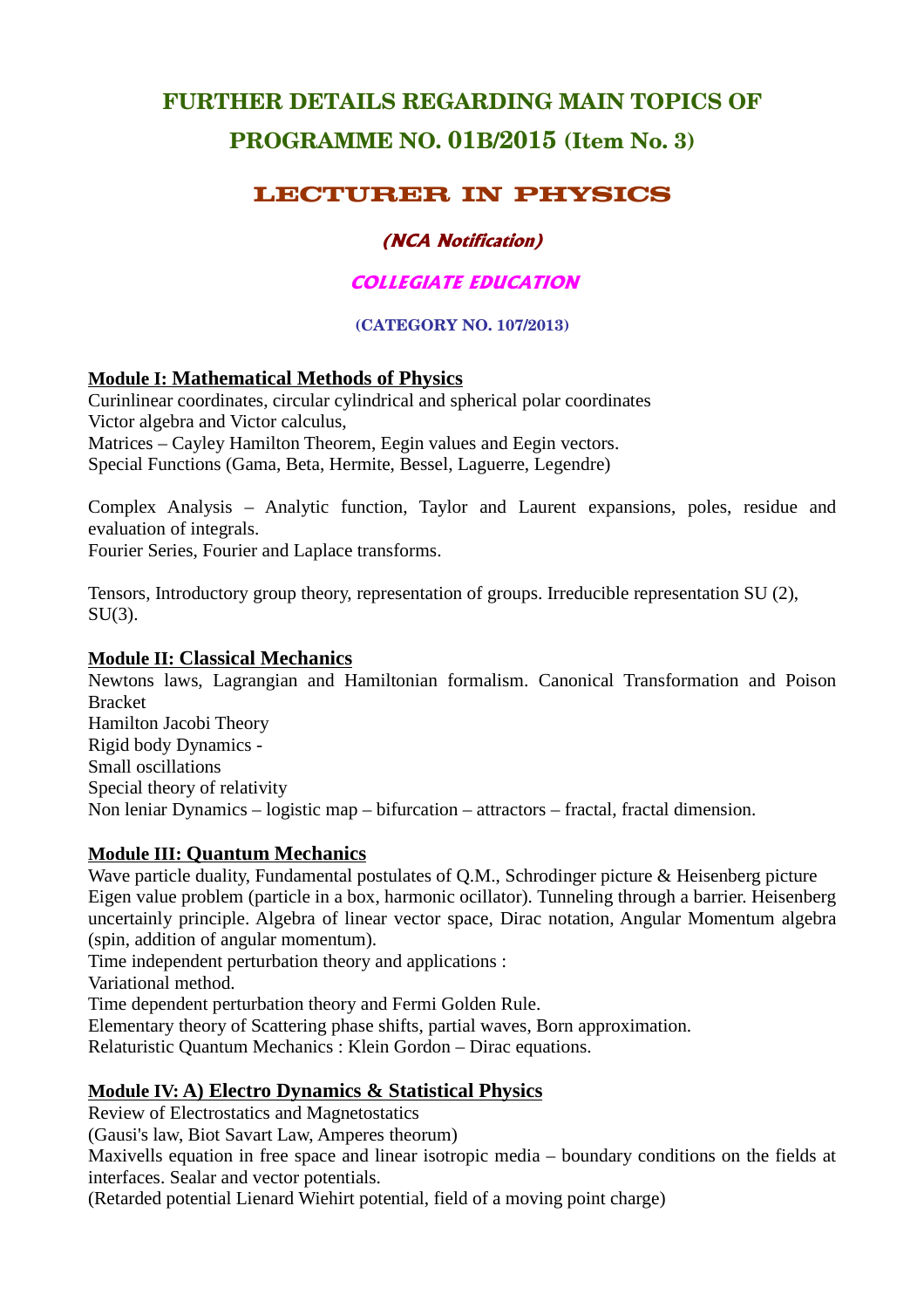Electromagnetic waves in free space. Dielectrics and conductors. Reflection, refraction, polarisation Transmission lines and Wave guides. **Statistical Physics**

**B)** Laws of thermodynamics. Thermodynamic potentials

Phase space, micro and macrostates, Micro canonical, canonical and grand canonical ensembles and partition funtions. Classical and quantum statistics, Ideal Bose and Fermi gases. First and second order phase transitions. Diamagnetism, paramagnetism an ferromagnetism.

#### **Module V: Spectroscopy and Condensed Matter Physics**

# **A) Spectroscopy**

Introduction to Atomic Spectroscopy :- LS coupling, - J J coupling, - Zeeman effect, - Stark effect, Lande - g factor

Electronic, rotational, vibrational and Raman Spectra of diatomic molecules, selection rules. Spin Resonance Spectroscopy : NMR, ESR, Mossbauer Spectroscopy.

Laser : Spontaneous and stimulated emission, Einstein coefficients. Optical pumping, population inversions, rate equation. Modes of resonators and coherence length.

#### **B) Condensed Matter Physics**

Bravais lattice, Reciprocal lattice. Diffraction and the structure factor. Brillouin zone. Vibractions of crystals with monoatomic and diatomic basis – Phonon heat capacity – Density of states in one an three dimensions – Einstein and Debye models Free electron theory and electronic specific heat. Hall Effect Super conductivity Type I and Type II superconductors. Josephson functions, BCS theory

# **Module VI: Nuclear and Particle Physics & Electronics**

**A) Nuclear Properties :** size shape and charge distribution, spin and parity – Binding energy, semi empirical mans formula, liquid drop model, Nature of nuclear force. Elmentary ideas of alpha, beta and gamma decay and their selection rules. Fission and fusion. Nuclear for reactions. Reaction crossection, Q valve.

Elementary particles and their Quantum numbers. Quark Model

#### **A) Electronics :**

Semi conductor devices (diodes, functions, transistors, FET) Amplifuro, Oscillators. Opto electronic devices (solar cells, photo detection, LED), Operational amplifiers and their applications. Digital techniques and applications (registers, counters, comparators) A/D and D/A converters.

#### **Module VII: Recent Developments in Physics Nanotechnology**

Properties of metal, semi conductor, rare gas and molecular nanoclusters – superconducting fullerene – quantum confined meterials – quantum wells, wires, dots and rings – meta materials – graphene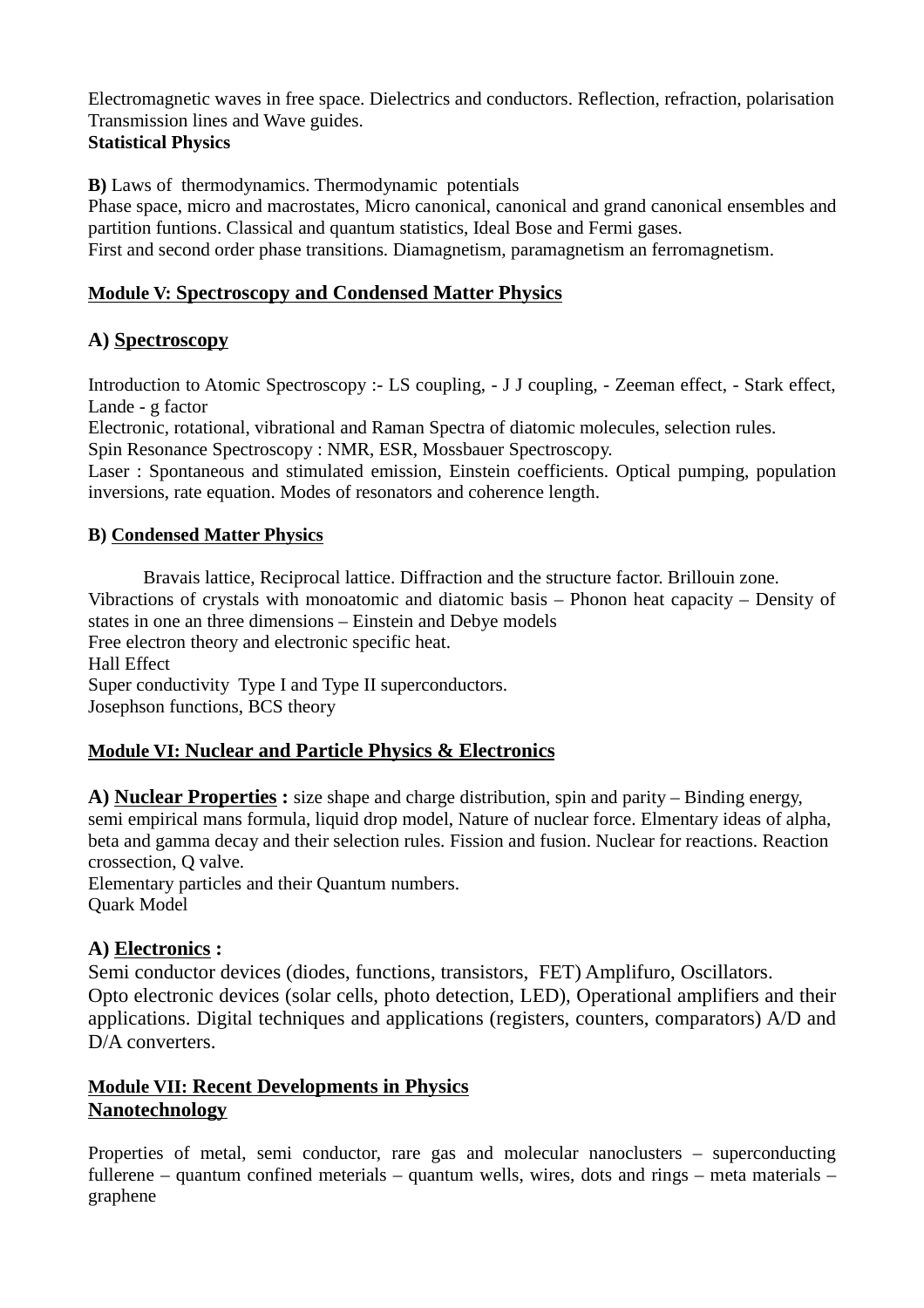#### **Non Linear Dynamics**

Soliton – Effect of nonlinearity and dispersion.

#### **Non Conventional Energy Resources**

Wind Energy, Solar Energy, Tidal energy, Bio.

#### **Evolution of Universe**

Big Bang Theory : Spontaneous symmetry breaking, Higgs Boson.

#### **Basis of Quantum Computing**

### **Module VIII Research Methodology/Teaching Aptitude**

### **I. TEACHING APTITUDE**

- Teaching: Nature, objectives, characteristics and basic requirements;
- Learner's characteristics;
- Factors affecting teaching;
- Methods of teaching;
- Teaching aids:
- Evaluation systems.

#### **II. RESEARCH APTITUDE**

- Research: Meaning, Characteristics and types;
- Steps of research;
- Methods of research:
- Research Ethics;
- Paper, article, workshop, seminar, conference and symposium;
- Thesis writing: its characteristics and format.

#### **Module IX(a) Salient Features of Indian Constitution**

Salient features of the Constitution - Preamble- Its significance and its place in the interpretation of the Constitution.

 Fundamental Rights - Directive Principles of State Policy - Relation between Fundamental Rights and Directive Principles - Fundamental Duties.

Executive - Legislature - Judiciary - Both at Union and State Level. - Other Constitutional Authorities.

Centre-State Relations - Legislative - Administrative and Financial.

Services under the Union and the States.

Emergency Provisions.

Amendment Provisions of the Constitution.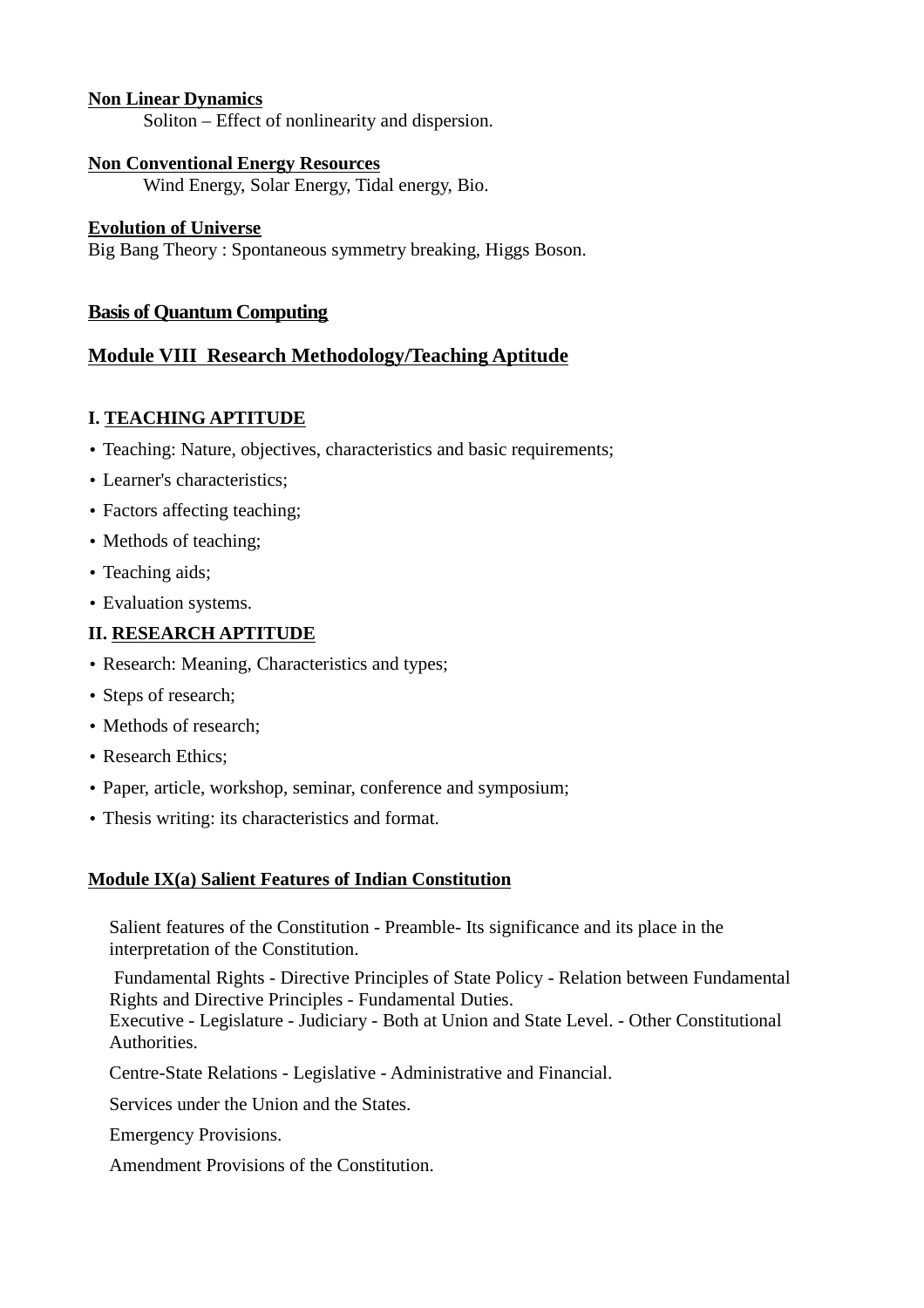### **Module IX (b) Social Welfare Legislations and Programmes**

Social Service Legislations like Right to Information Act, Prevention of atrocities against Women & Children, Food Security Act, Environmental Acts etc. and Social Welfare Programmes like Employment Guarantee Programme, Organ and Blood Donation etc.

### **Module X (a) Renaissance in Kerala**

#### **TOWARDS A NEW SOCIETY**

Introduction to English education - various missionary organisations and their functioningfounding of educational institutions, factories, printing press etc.

### **EFFORTS TO REFORM THE SOCIETY**

#### **(A) Socio-Religious reform Movements**

SNDP Yogam, Nair Service Society, Yogakshema Sabha, Sadhu Jana Paripalana Sangham, Vaala Samudaya Parishkarani Sabha, Samathwa Samajam, Islam Dharma Paripalana Sangham, Prathyaksha Raksha Daiva Sabha, Sahodara Prasthanam etc.

#### **(B) Struggles and Social Revolts**

Upper cloth revolts.Channar agitation, Vaikom Sathyagraha, Guruvayoor Sathyagraha, Paliyam Sathyagraha. Kuttamkulam Sathyagraha, Temple Entry Proclamation, Temple Entry Act .Malyalee Memorial, Ezhava Memorial etc.

Malabar riots, Civil Disobedience Movement, Abstention movement etc.

# **ROLE OF PRESS IN RENAISSANCE**

Malayalee, Swadeshabhimani, Vivekodayam, Mithavadi, Swaraj, Malayala Manorama, Bhashaposhini, Mathnubhoomi, Kerala Kaumudi, Samadarsi, Kesari, AI-Ameen, Prabhatham, Yukthivadi, etc

#### **AWAKENING THROUGH LITERATURE**

Novel, Drama, Poetry, *Purogamana Sahithya Prasthanam, Nataka Prashtanam,* Library movement etc

# **WOMEN AND SOCIAL CHANGE**

Parvathi Nenmenimangalam, Arya Pallam, A V Kuttimalu Amma, Lalitha Prabhu.Akkamma Cheriyan, Anna Chandi, Lalithambika Antharjanam and others

# **LEADERS OF RENAISSANCE**

Thycaud Ayya Vaikundar, Sree Narayana Guru, Ayyan Kali.Chattampi Swamikal, Brahmananda Sivayogi, Vagbhadananda, Poikayil Yohannan(Kumara Guru) Dr Palpu, Palakkunnath Abraham Malpan, Mampuram Thangal, Sahodaran Ayyappan, Pandit K P Karuppan, Pampadi John Joseph, Mannathu Padmanabhan, V T Bhattathirippad, Vakkom Abdul Khadar Maulavi, Makthi Thangal, Blessed Elias Kuriakose Chaavra, Barrister G P Pillai, TK Madhavan, Moorkoth Kumaran, C. Krishnan, K P Kesava Menon, Dr.Ayyathan Gopalan, C V Kunjuraman, Kuroor Neelakantan Namboothiripad, Velukkutty Arayan, K P Vellon, P K Chathan Master, K Kelappan, P. Krishna Pillai, A K Gopalan, T R Krishnaswami Iyer, C Kesavan. Swami Ananda Theerthan , M C Joseph, Kuttippuzha Krishnapillai and others